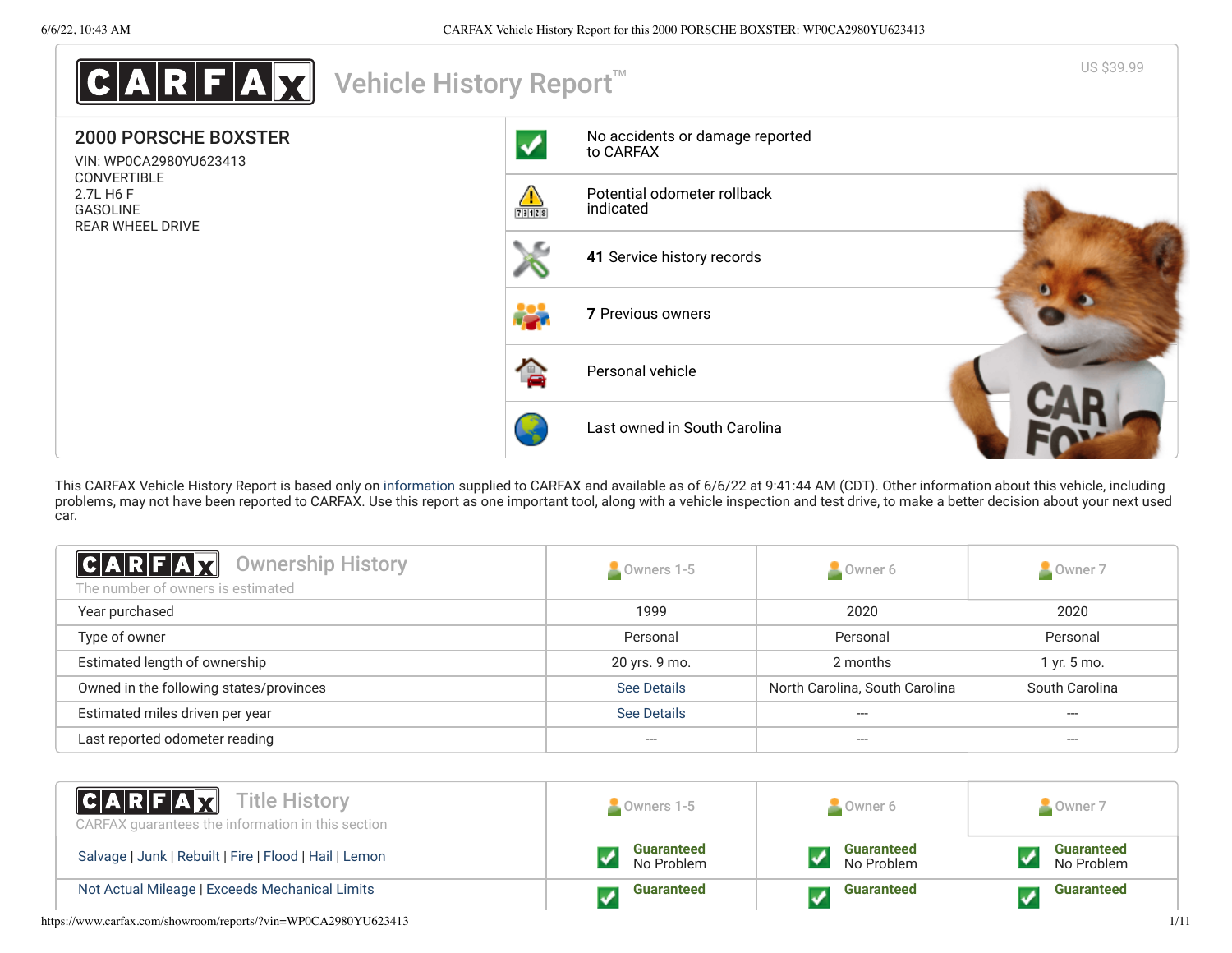| ., 10. |                                                                                                                                                                                                                                                                                                                   | CARTAIN VEHICLE HISTORY INODUCTOR HIS 2000 I ONDCHED DOND LEIN. HT 0CA22500 I O025-TIS |            |            |
|--------|-------------------------------------------------------------------------------------------------------------------------------------------------------------------------------------------------------------------------------------------------------------------------------------------------------------------|----------------------------------------------------------------------------------------|------------|------------|
|        |                                                                                                                                                                                                                                                                                                                   | No Problem                                                                             | No Problem | No Problem |
| CARFAR | <b>GUARANTEED</b> - None of these major title problems were reported by a state Department of Motor Vehicles (DMV). If you find that any of these title<br>problems were reported by a DMV and not included in this report, CARFAX will buy this vehicle back.<br><b>Register   View Terms   View Certificate</b> |                                                                                        |            |            |
|        |                                                                                                                                                                                                                                                                                                                   |                                                                                        |            |            |

<span id="page-1-0"></span>

| <b>Additional History</b><br> C A R F A<br>Not all accidents / issues are reported to CARFAX | Owners 1-5                | Owner 6                                | Owner 7                 |
|----------------------------------------------------------------------------------------------|---------------------------|----------------------------------------|-------------------------|
| <b>Total Loss</b><br>No total loss reported to CARFAX.                                       | No Issues Reported        | No Issues Reported<br>v                | No Issues Reported      |
| <b>Structural Damage</b><br>No structural damage reported to CARFAX.                         | No Issues Reported        | No Issues Reported<br>$\boldsymbol{V}$ | No Issues Reported      |
| Airbag Deployment<br>No airbag deployment reported to CARFAX.                                | No Issues Reported        | No Issues Reported<br>v                | No Issues Reported      |
| Odometer Check<br>Potential odometer rollback indicated.                                     | <b>Potential Rollback</b> | No New Issues Indicated                | No New Issues Indicated |
| Accident / Damage<br>No accidents or damage reported to CARFAX.                              | No Issues Reported        | No Issues Reported                     | No Issues Reported      |
| Manufacturer Recall<br>Check with an authorized Porsche dealer for any open recalls.         | No Recalls Reported       | No Recalls Reported<br>✓               | No Recalls Reported     |
| <b>Basic Warranty</b><br>Original warranty estimated to have expired.                        | <b>Warranty Expired</b>   | <b>Warranty Expired</b>                | <b>Warranty Expired</b> |

<span id="page-1-1"></span>**CARFAX** Detailed History

<span id="page-1-2"></span>

| Owner 1<br>Purchased: 1999 |                |                                                                         | <b>Personal Vehicle</b><br>6,302 mi/yr                                                          |
|----------------------------|----------------|-------------------------------------------------------------------------|-------------------------------------------------------------------------------------------------|
| Date                       | <b>Mileage</b> | Source                                                                  | <b>Comments</b>                                                                                 |
| 12/30/1999                 | 13             | <b>Service Facility</b>                                                 | Vehicle serviced<br>$\sim 10^{-1}$<br>- Pre-delivery inspection completed                       |
| 12/30/1999                 | 26             | Florida<br>Motor Vehicle Dept.<br>Jacksonville, FL                      | Odometer reading reported                                                                       |
| 01/11/2000                 |                | Florida<br>Motor Vehicle Dept.<br>Jacksonville, FL<br>Title #0080142564 | Title issued or updated<br>- First owner reported<br>- Titled or registered as personal vehicle |
| 01/28/2000                 | 759            | <b>Service Facility</b>                                                 | Vehicle serviced                                                                                |

https://www.carfax.com/showroom/reports/?vin=WP0CA2980YU623413 2/11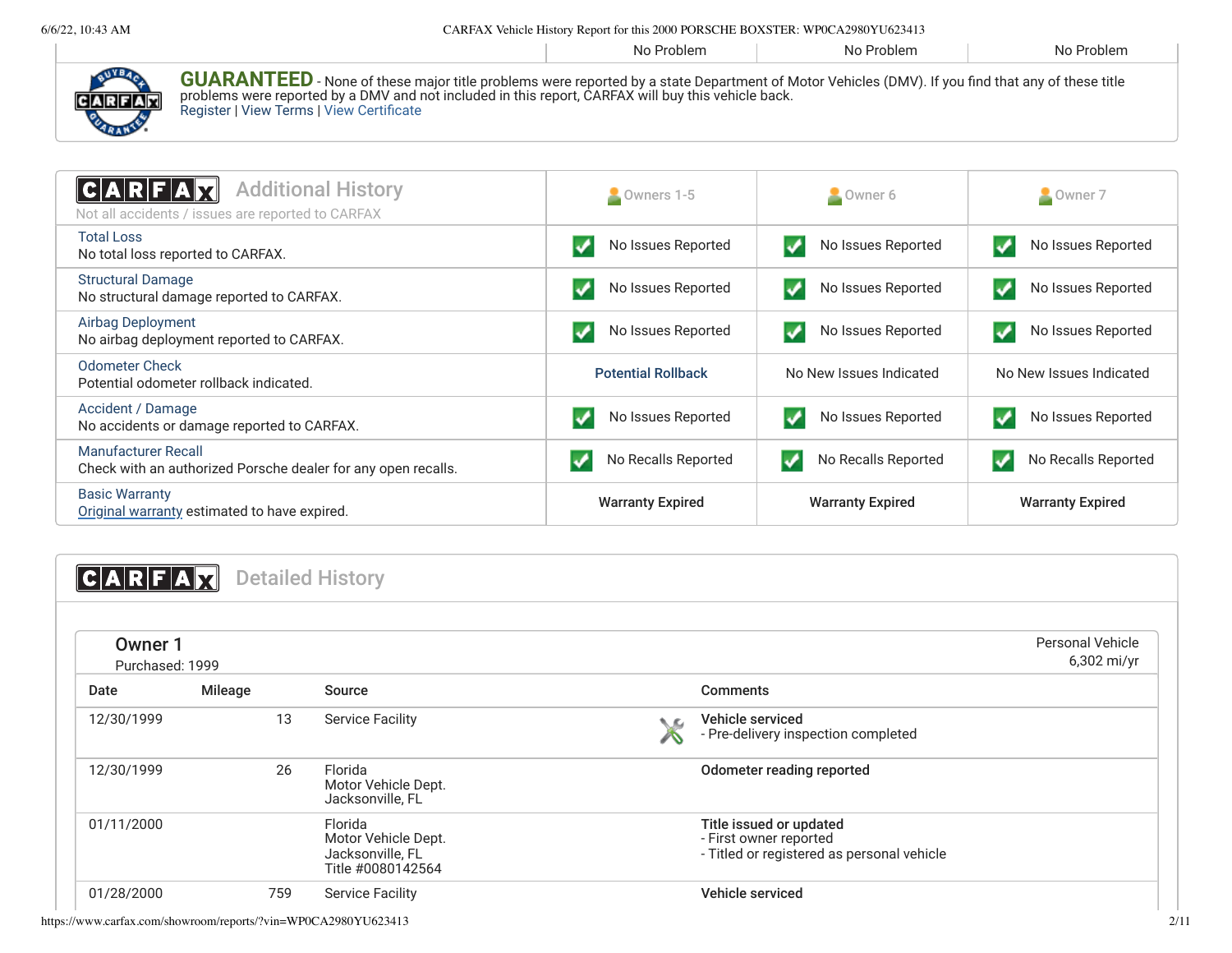|                                   |         |                                                                       | ◟▱              | - Tire(s) balanced<br>- Four tires balanced                                                                |                                  |
|-----------------------------------|---------|-----------------------------------------------------------------------|-----------------|------------------------------------------------------------------------------------------------------------|----------------------------------|
| 06/12/2000                        | 1,894   | <b>Service Facility</b>                                               | ◟▵              | <b>Vehicle serviced</b>                                                                                    |                                  |
| 07/27/2000                        | 2,594   | <b>Service Facility</b>                                               | ╲⋸              | Vehicle serviced                                                                                           |                                  |
| 11/20/2000                        | 3,020   | <b>Service Facility</b>                                               | N.G             | Vehicle serviced                                                                                           |                                  |
| 11/09/2001                        | 11,469  | <b>Service Facility</b>                                               | ∕∿              | Vehicle serviced                                                                                           |                                  |
| 01/09/2002                        | 12,587  | Dealer Inventory<br>Plano, TX                                         |                 | Vehicle offered for sale                                                                                   |                                  |
| <b>Owner 2</b><br>Purchased: 2002 |         |                                                                       |                 |                                                                                                            | Personal Vehicle<br>10,734 mi/yr |
| Date                              | Mileage | Source                                                                |                 | <b>Comments</b>                                                                                            |                                  |
| 04/04/2002                        | 12,912  | Texas<br>Motor Vehicle Dept.<br>Plano, TX<br>Title #04332437339110724 |                 | Title issued or updated<br>- New owner reported<br>- Loan or lien reported                                 |                                  |
| 12/27/2002                        | 22,578  | Texas<br><b>Inspection Station</b><br>Plano, TX                       |                 | Passed emissions or safety inspection                                                                      |                                  |
| 03/01/2003                        |         | Texas<br>Motor Vehicle Dept.<br>Plano, TX<br>Title #04332437339110724 |                 | Title issued or updated<br>- Loan or lien reported<br>- Passed safety inspection                           |                                  |
| 05/02/2003                        | 25,570  | <b>Service Facility</b>                                               | <b>No.</b><br>A | Vehicle serviced                                                                                           |                                  |
| 06/28/2003                        |         | Texas<br>Motor Vehicle Dept.<br>Plano, TX<br>Title #04300237786115356 |                 | Title issued or updated<br>- Correction to record<br>- Loan or lien reported<br>- Passed safety inspection |                                  |
| 07/24/2003                        | 27,952  | <b>Service Facility</b>                                               | ◥◚              | Vehicle serviced                                                                                           |                                  |
| 10/23/2003                        | 31,621  | <b>Service Facility</b>                                               | ╲⋸              | Vehicle serviced                                                                                           |                                  |
| 12/26/2003                        | 31,817  | <b>Service Facility</b>                                               | ◟◚              | Vehicle serviced<br>- Battery replaced                                                                     |                                  |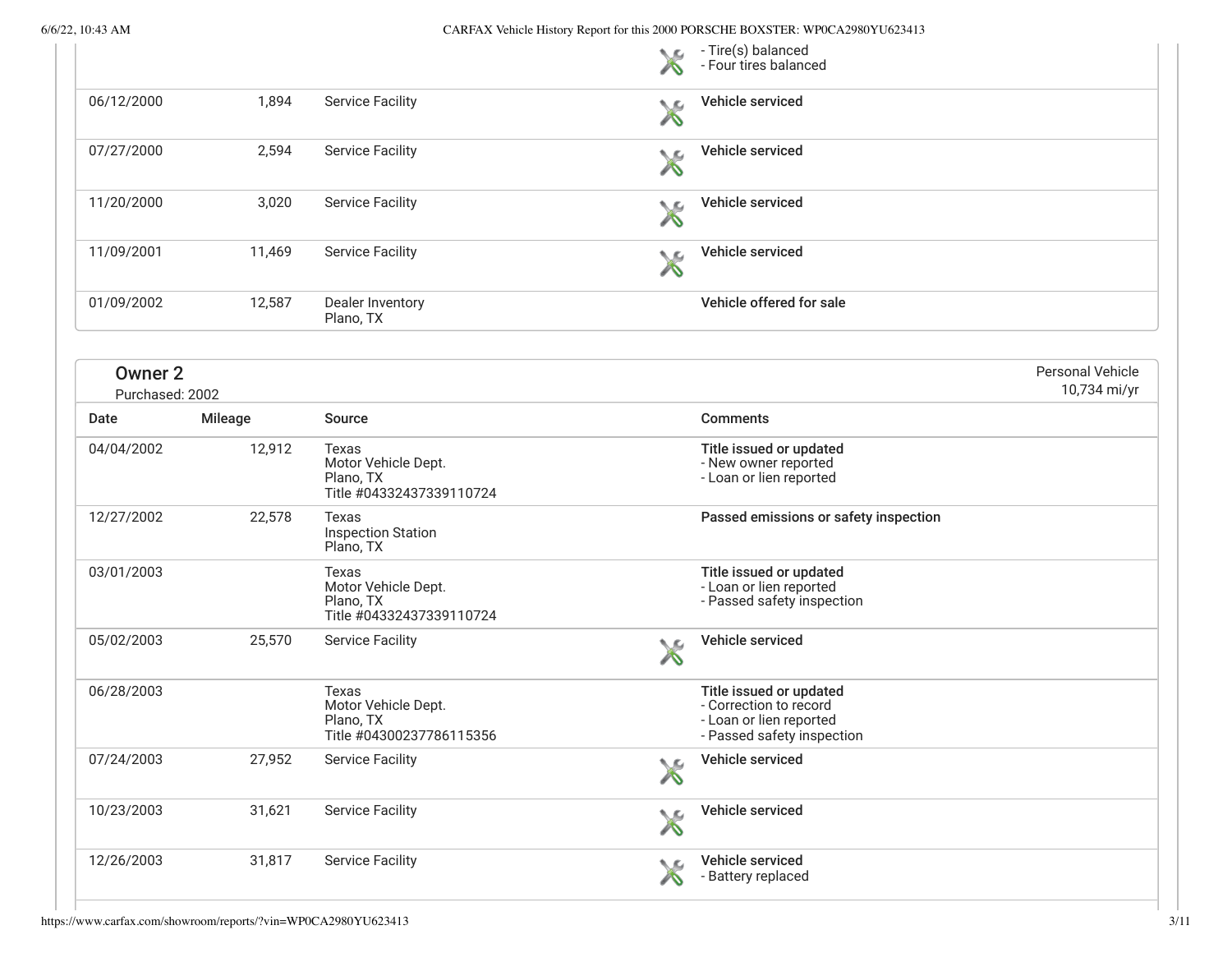| 01/12/2004                            | 31,969         | Texas<br><b>Inspection Station</b><br>Plano, TX                                                                                                                               |    | Passed emissions or safety inspection                                                            |
|---------------------------------------|----------------|-------------------------------------------------------------------------------------------------------------------------------------------------------------------------------|----|--------------------------------------------------------------------------------------------------|
| 01/13/2004                            |                | Dealer Inventory                                                                                                                                                              |    | Vehicle offered for sale                                                                         |
| 02/20/2004                            | 36,752         | <b>Harper Dealerships</b><br>Knoxville, TN<br>865-691-5551<br>harperdealerships.com<br>4.9 / 5.0 $311$ Verified Reviews<br>2,621 Customer Favorites                           |    | Vehicle offered for sale                                                                         |
| 03/01/2004                            |                | <b>Service Facility</b>                                                                                                                                                       | ↖⊆ | Vehicle serviced                                                                                 |
| 03/01/2004                            |                | <b>Harper Dealerships</b><br>Knoxville, TN<br>865-691-5551<br>harperdealerships.com<br>4.9 / 5.0 311 Verified Reviews<br>2,621 Customer Favorites                             | ◟▱ | Vehicle serviced<br>- Engine checked<br>- Oil and filter changed                                 |
|                                       |                | <b>CAR<br/>FOX</b>                                                                                                                                                            |    | Looks like this dealer serviced the car in order to prepare it for<br>sale. That's a good thing! |
| 03/01/2004                            |                | Harper Porsche Audi Jaguar<br>Knoxville, TN<br>865-691-2834<br>harperjaguar.net/used-inventory/index.htm?=cfx<br>4.8 / 5.0 $261$ Verified Reviews<br>2,346 Customer Favorites | ◟◚ | Vehicle serviced<br>- Oil and filter changed                                                     |
| 03/20/2004                            | 39,266         | Dealer Inventory                                                                                                                                                              |    | Vehicle sold                                                                                     |
| Owner <sub>3</sub><br>Purchased: 2004 |                |                                                                                                                                                                               |    | <b>Personal Vehicle</b>                                                                          |
| Date                                  | <b>Mileage</b> | Source                                                                                                                                                                        |    | <b>Comments</b>                                                                                  |
| 03/20/2004                            | 33,025         | Tennessee<br>Motor Vehicle Dept.                                                                                                                                              |    | Vehicle purchase reported<br><b>POTENTIAL ODOMETER ROLLBACK</b>                                  |
|                                       |                |                                                                                                                                                                               |    |                                                                                                  |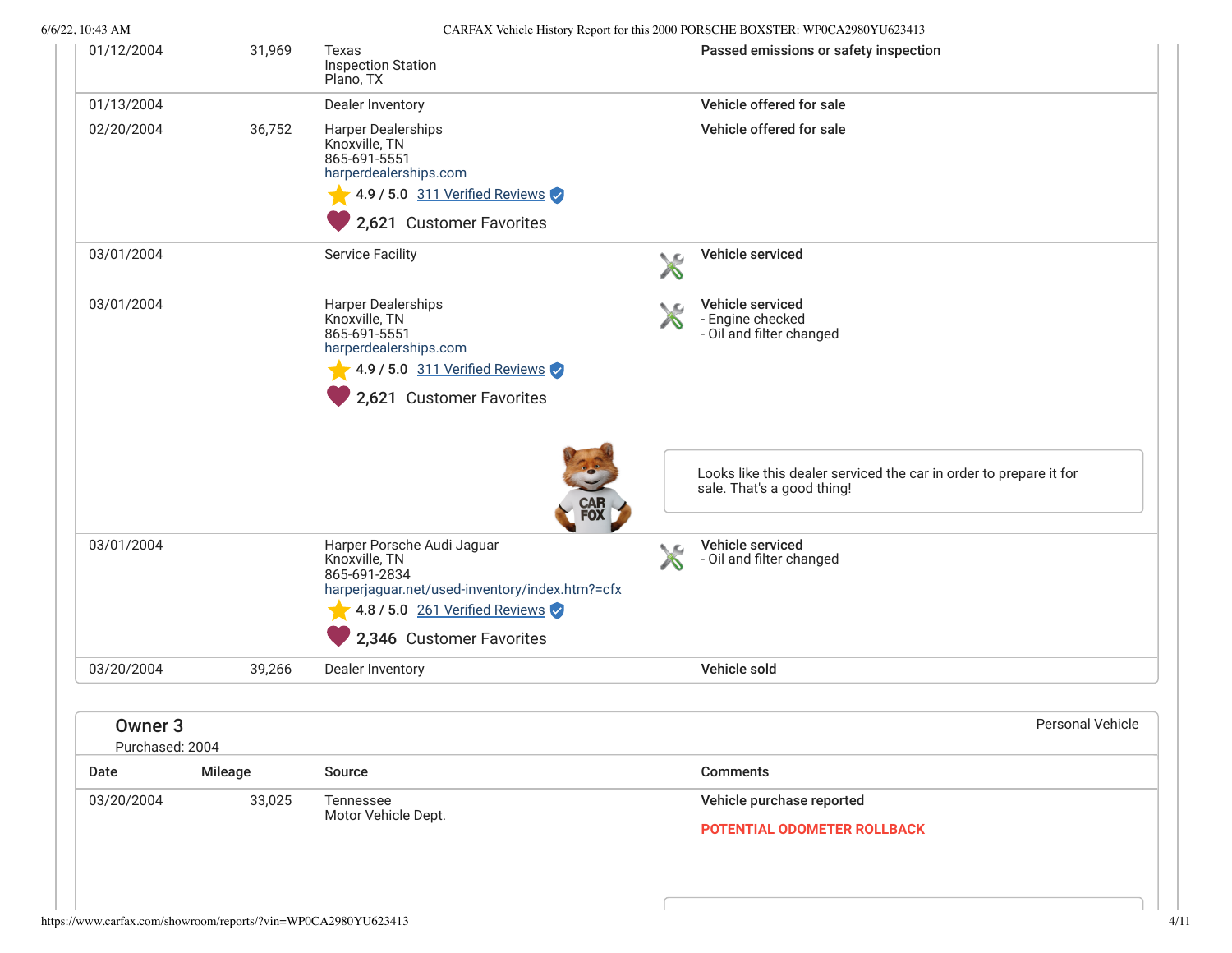6/6/22, 10:43 AM CARFAX Vehicle History Report for this 2000 PORSCHE BOXSTER: WP0CA2980YU623413

There are signs of potential odometer rollback here, so verify the mileage with the seller. I know I would.



| 03/30/2004 |        | Tennessee<br>Motor Vehicle Dept.<br>Knoxville, TN<br>Title #68741017                                                                                                        |    | Title or registration issued<br>- New owner reported                                                                                                      |  |
|------------|--------|-----------------------------------------------------------------------------------------------------------------------------------------------------------------------------|----|-----------------------------------------------------------------------------------------------------------------------------------------------------------|--|
| 06/07/2004 | 33,781 | <b>Service Facility</b>                                                                                                                                                     | ╲⋸ | <b>Vehicle serviced</b>                                                                                                                                   |  |
| 06/07/2004 |        | Harper Dealerships<br>Knoxville, TN<br>865-691-5551<br>harperdealerships.com<br>4.9 / 5.0 311 Verified Reviews<br>2,621 Customer Favorites                                  |    | <b>Vehicle serviced</b>                                                                                                                                   |  |
| 06/07/2004 |        | Harper Porsche Audi Jaguar<br>Knoxville, TN<br>865-691-2834<br>harperjaguar.net/used-inventory/index.htm?=cfx<br>4.8 / 5.0 261 Verified Reviews<br>2,346 Customer Favorites |    | Vehicle serviced<br>- Vehicle washed/detailed                                                                                                             |  |
| 04/28/2005 | 36,346 | Harper Dealerships<br>Knoxville, TN<br>865-691-5551<br>harperdealerships.com<br>4.9 / 5.0 311 Verified Reviews<br>2,621 Customer Favorites                                  |    | Vehicle serviced<br>- Oil and filter changed                                                                                                              |  |
| 04/28/2005 |        | Harper Porsche Audi Jaguar<br>Knoxville, TN<br>865-691-2834<br>harperjaguar.net/used-inventory/index.htm?=cfx<br>4.8 / 5.0 261 Verified Reviews<br>2,346 Customer Favorites |    | Vehicle serviced<br>- Oil and filter changed                                                                                                              |  |
| 07/25/2005 |        | Harper Porsche Audi Jaguar<br>Knoxville, TN<br>865-691-2834<br>harperjaguar.net/used-inventory/index.htm?=cfx<br>4.8 / 5.0 261 Verified Reviews<br>2,346 Customer Favorites |    | Vehicle serviced<br>- A/C refrigerant recharged<br>- Shift lever knob/handle replaced<br>- A/C compressor replaced<br>- Cabin air filter replaced/cleaned |  |
| 10/05/2005 | 37,235 | <b>Harper Dealerships</b>                                                                                                                                                   |    | Vehicle serviced                                                                                                                                          |  |

https://www.carfax.com/showroom/reports/?vin=WP0CA2980YU623413 5/11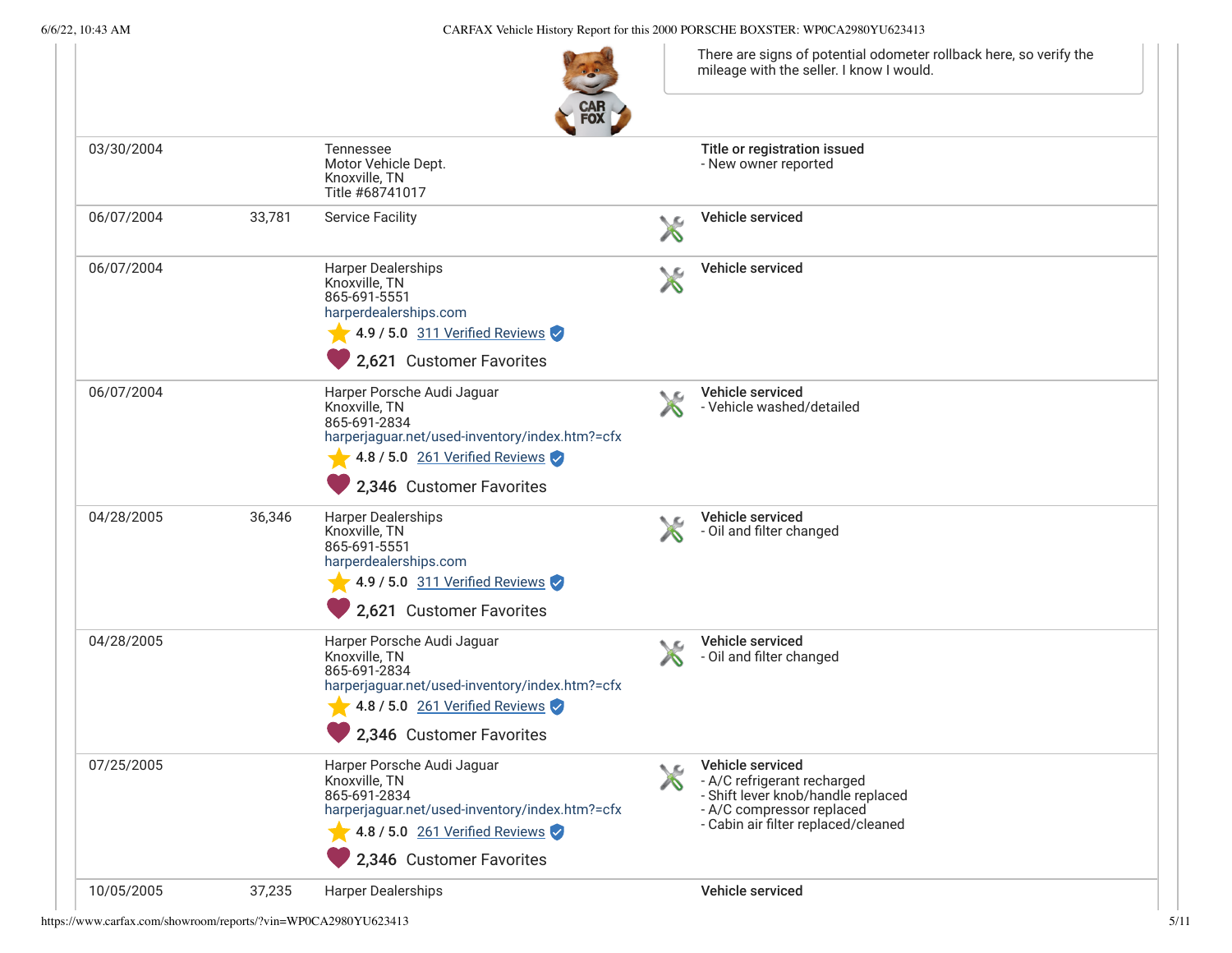|            |        | Knoxville, TN<br>865-691-5551<br>harperdealerships.com<br>$\blacktriangleright$ 4.9 / 5.0 311 Verified Reviews<br>2,621 Customer Favorites                                  |                     | - Alignment performed                                                                                   |
|------------|--------|-----------------------------------------------------------------------------------------------------------------------------------------------------------------------------|---------------------|---------------------------------------------------------------------------------------------------------|
| 10/05/2005 |        | Harper Porsche Audi Jaguar<br>Knoxville, TN<br>865-691-2834<br>harperjaguar.net/used-inventory/index.htm?=cfx<br>4.8 / 5.0 261 Verified Reviews<br>2,346 Customer Favorites | W                   | Vehicle serviced                                                                                        |
| 04/06/2006 |        | <b>Tennessee</b><br>Motor Vehicle Dept.<br>Knoxville, TN<br>Title #68741017                                                                                                 |                     | Registration issued or renewed<br>- Registration updated when owner moved the vehicle to a new location |
| 06/28/2006 |        | <b>Harper Dealerships</b><br>Knoxville, TN<br>865-691-5551<br>harperdealerships.com<br>$\sqrt{4.9/5.0}$ 311 Verified Reviews<br>2,621 Customer Favorites                    |                     | Vehicle serviced                                                                                        |
| 06/28/2006 |        | Harper Porsche Audi Jaguar<br>Knoxville, TN<br>865-691-2834<br>harperjaguar.net/used-inventory/index.htm?=cfx<br>4.8 / 5.0 261 Verified Reviews<br>2,346 Customer Favorites | N                   | Vehicle serviced                                                                                        |
| 08/25/2006 | 39,529 | <b>Harper Dealerships</b><br>Knoxville, TN<br>865-691-5551<br>harperdealerships.com<br>$\sqrt{$ 4.9 / 5.0 311 Verified Reviews<br>2,621 Customer Favorites                  |                     | Vehicle serviced                                                                                        |
| 08/25/2006 |        | Harper Porsche Audi Jaguar<br>Knoxville, TN<br>865-691-2834<br>harperjaguar.net/used-inventory/index.htm?=cfx<br>4.8 / 5.0 261 Verified Reviews<br>2,346 Customer Favorites | $\mathcal{L}$<br>∕∿ | Vehicle serviced                                                                                        |
| 12/15/2006 | 40,507 | <b>Harper Dealerships</b><br>Knoxville, TN<br>865-691-5551<br>harperdealerships.com                                                                                         |                     | Vehicle serviced                                                                                        |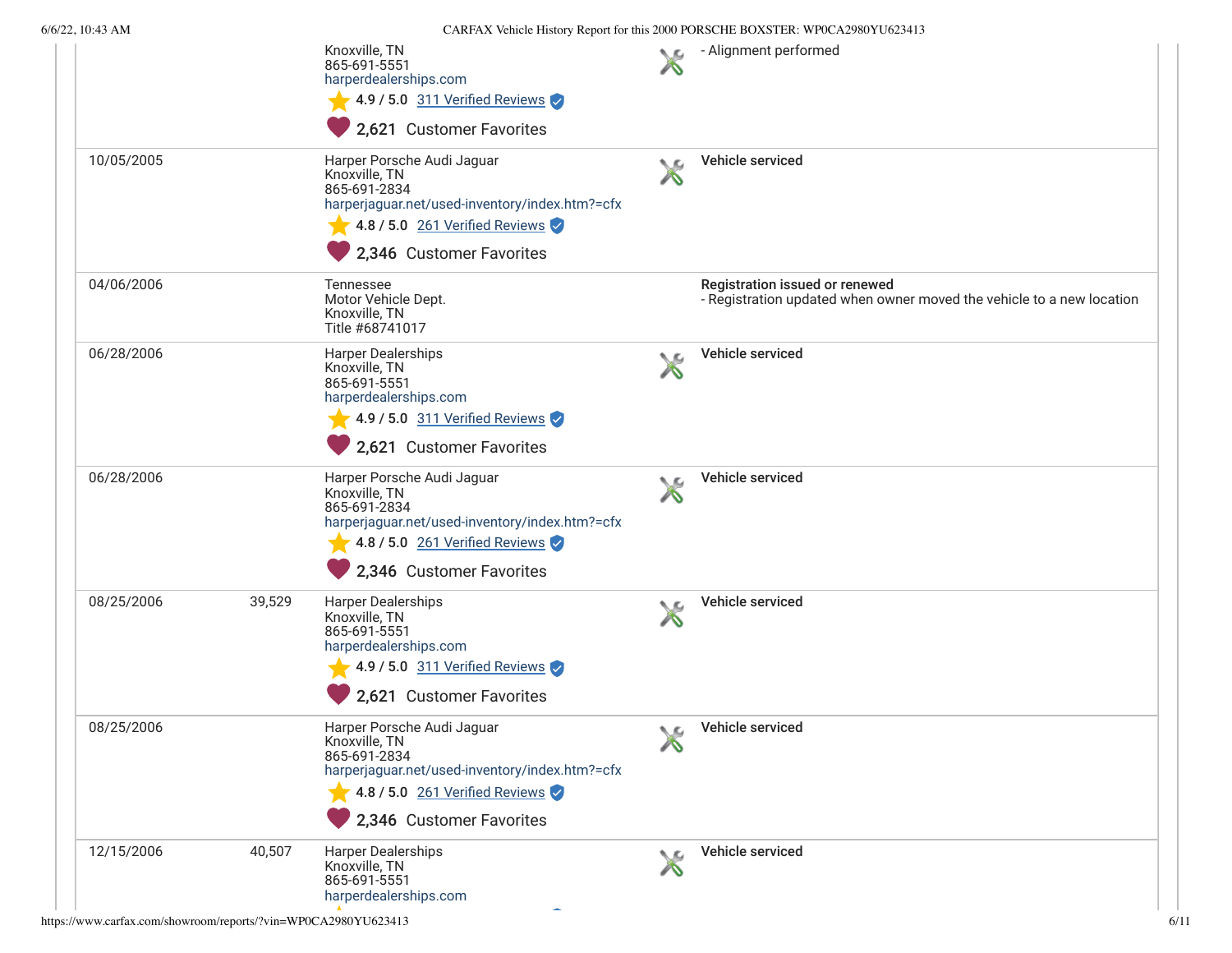|                            |                | 4.9 / 5.0 $311$ Verified Reviews                                                                                                                                              |    |                                                                                                                                                              |
|----------------------------|----------------|-------------------------------------------------------------------------------------------------------------------------------------------------------------------------------|----|--------------------------------------------------------------------------------------------------------------------------------------------------------------|
|                            |                | 2,621 Customer Favorites                                                                                                                                                      |    |                                                                                                                                                              |
| 12/15/2006                 |                | Harper Porsche Audi Jaguar<br>Knoxville, TN<br>865-691-2834<br>harperjaguar.net/used-inventory/index.htm?=cfx<br>4.8 / 5.0 $261$ Verified Reviews<br>2,346 Customer Favorites |    | Vehicle serviced                                                                                                                                             |
| 08/22/2007                 | 41,652         | Harper Porsche Audi Jaguar<br>Knoxville, TN<br>865-691-2834<br>harperjaguar.net/used-inventory/index.htm?=cfx<br>4.8 / 5.0 261 Verified Reviews<br>2,346 Customer Favorites   | ◟▵ | Vehicle serviced<br>- Recommended maintenance performed<br>- Oil and filter changed<br>- Maintenance reminder reset<br>- Tire condition and pressure checked |
| 03/28/2008                 | 42,229         | Harper Porsche Audi Jaguar<br>Knoxville, TN<br>865-691-2834<br>harperjaguar.net/used-inventory/index.htm?=cfx<br>4.8 / 5.0 $261$ Verified Reviews<br>2,346 Customer Favorites |    | Vehicle serviced                                                                                                                                             |
| 10/05/2009                 | 44,447         | Harper Porsche Audi Jaguar<br>Knoxville, TN<br>865-691-2834<br>harperjaguar.net/used-inventory/index.htm?=cfx<br>4.8 / 5.0 261 Verified Reviews<br>2,346 Customer Favorites   |    | Vehicle serviced<br>- Oil and filter changed<br>- Maintenance reminder reset<br>- Tire condition and pressure checked<br>- Front brake pads replaced         |
| 12/23/2010                 |                | <b>Tennessee</b><br>Motor Vehicle Dept.<br>Farragut, TN<br>Title #68741017                                                                                                    |    | Registration issued or renewed<br>- Correction to record<br>- Registration updated when owner moved the vehicle to a new location                            |
| 02/15/2012                 |                | <b>Tennessee</b><br>Motor Vehicle Dept.<br>Farragut, TN<br>Title #68741017                                                                                                    |    | Registration issued or renewed<br>- Vehicle color noted as Red                                                                                               |
| Owner 4<br>Purchased: 2012 |                |                                                                                                                                                                               |    | Personal Vehicle                                                                                                                                             |
| Date                       | <b>Mileage</b> | Source                                                                                                                                                                        |    | <b>Comments</b>                                                                                                                                              |
| 09/10/2012                 |                | Tennessee<br>Motor Vehicle Dept.                                                                                                                                              |    | Vehicle purchase reported                                                                                                                                    |
| 09/18/2012                 |                | Tennessee                                                                                                                                                                     |    | Title or registration issued                                                                                                                                 |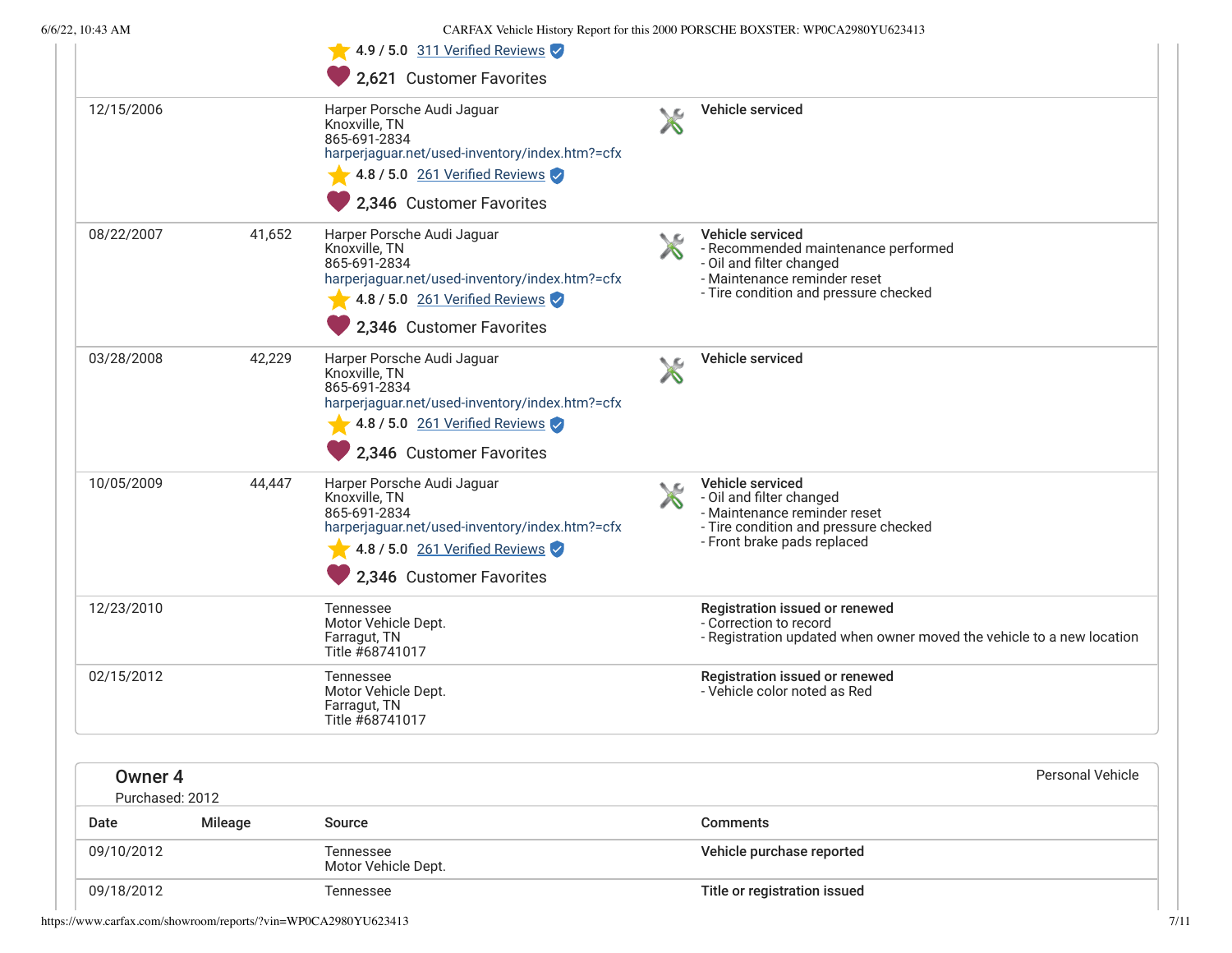|            |        | Motor Vehicle Dept.<br>Knoxville, TN<br>Title #90138682                                                                                                                                           |    | - New owner reported                                                                                                                                                                                |
|------------|--------|---------------------------------------------------------------------------------------------------------------------------------------------------------------------------------------------------|----|-----------------------------------------------------------------------------------------------------------------------------------------------------------------------------------------------------|
| 01/10/2013 | 47,859 | Harper Porsche Audi Jaguar<br>Knoxville, TN<br>865-691-2834<br>harperjaguar.net/used-inventory/index.htm?=cfx<br>4.8 / 5.0 261 Verified Reviews<br>2,346 Customer Favorites                       | ◟▱ | Vehicle serviced<br>- Oil and filter changed<br>- Maintenance reminder reset<br>- Tire condition and pressure checked                                                                               |
| 02/28/2013 | 47,949 | Harper Porsche Audi Jaguar<br>Knoxville, TN<br>865-691-2834<br>harperjaguar.net/used-inventory/index.htm?=cfx<br>4.8 / 5.0 $261$ Verified Reviews<br>2,346 Customer Favorites                     |    | <b>Vehicle serviced</b>                                                                                                                                                                             |
| 06/21/2013 | 48,318 | Harper Porsche Audi Jaguar<br>Knoxville, TN<br>865-691-2834<br>harperjaguar.net/used-inventory/index.htm?=cfx<br>4.8 / 5.0 261 Verified Reviews<br>2,346 Customer Favorites                       |    | Vehicle serviced                                                                                                                                                                                    |
| 08/31/2013 |        | Tennessee<br>Motor Vehicle Dept.<br>Knoxville, TN<br>Title #90138682                                                                                                                              |    | Registration issued or renewed                                                                                                                                                                      |
| 01/09/2014 | 48,754 | Harper Porsche Audi Jaguar<br>Knoxville, TN<br>865-691-2834<br>harperjaguar.net/used-inventory/index.htm?=cfx<br>$\blacktriangleright$ 4.8 / 5.0 261 Verified Reviews<br>2,346 Customer Favorites | ↖£ | Vehicle serviced<br>- 10,000 mile service performed<br>- Fluids checked<br>- Oil and filter changed<br>- Maintenance reminder reset<br>- Tire condition and pressure checked                        |
| 09/10/2014 |        | Tennessee<br>Motor Vehicle Dept.<br>Knoxville, TN<br>Title #90138682                                                                                                                              |    | Registration issued or renewed                                                                                                                                                                      |
| 04/08/2015 | 50,195 | Harper Porsche Audi Jaguar<br>Knoxville, TN<br>865-691-2834<br>harperjaguar.net/used-inventory/index.htm?=cfx<br>4.8 / 5.0 261 Verified Reviews<br>2,346 Customer Favorites                       | ╲⋐ | Vehicle serviced<br>- 10,000 mile service performed<br>- Fluids checked<br>- Oil and filter changed<br>- Maintenance reminder reset<br>- Tire condition and pressure checked<br>- Wiper(s) replaced |
| 09/10/2015 |        | Tennessee<br>Motor Vehicle Dept.<br>Knoxville, TN                                                                                                                                                 |    | Registration issued or renewed                                                                                                                                                                      |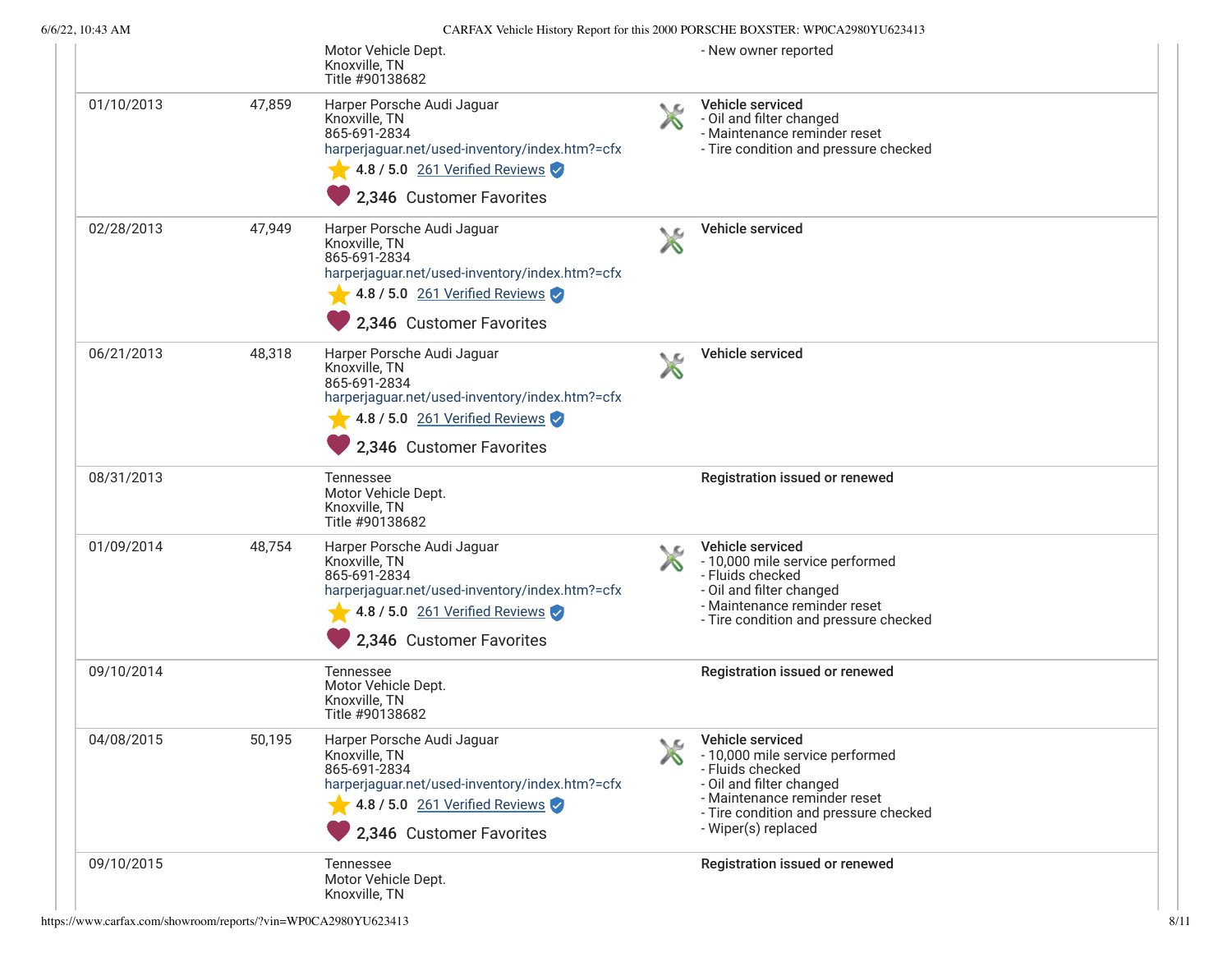|            |        | Title #90138682                                                                                                                                                         |            |                                                                                                                       |
|------------|--------|-------------------------------------------------------------------------------------------------------------------------------------------------------------------------|------------|-----------------------------------------------------------------------------------------------------------------------|
| 09/26/2016 |        | Tennessee<br>Motor Vehicle Dept.<br>Knoxville, TN<br>Title #90138682                                                                                                    |            | Registration issued or renewed                                                                                        |
| 04/21/2017 | 51,834 | Harper Porsche Audi Jaguar<br>Knoxville, TN<br>865-691-2834<br>harperautosquare.com<br>4.8 / 5.0 261 Verified Reviews<br>2,346 Customer Favorites                       | $\sqrt{2}$ | Vehicle serviced<br>- Maintenance inspection completed<br>- 10,000 mile service performed<br>- Oil and filter changed |
| 05/23/2017 |        | Harper Porsche Audi Jaguar<br>Knoxville, TN<br>865-691-2834<br>harperautosquare.com<br>$\blacktriangleright$ 4.8 / 5.0 261 Verified Reviews<br>2,346 Customer Favorites |            | Vehicle serviced                                                                                                      |
| 08/16/2017 |        | Harper Porsche Audi Jaguar<br>Knoxville, TN<br>865-691-2834<br>harperautosquare.com<br>4.8 / 5.0 261 Verified Reviews<br>2,346 Customer Favorites                       |            | Vehicle serviced                                                                                                      |
| 09/12/2017 |        | Tennessee<br>Motor Vehicle Dept.<br>Knoxville, TN<br>Title #90138682                                                                                                    |            | Registration issued or renewed                                                                                        |
| 12/15/2017 | 52,146 | Harper Porsche Audi Jaguar<br>Knoxville, TN<br>865-691-2834<br>harperautosquare.com<br>$\sqrt{4.8/5.0}$ 261 Verified Reviews<br>2,346 Customer Favorites                |            | Vehicle serviced                                                                                                      |
| 05/04/2018 | 52,211 | Harper Porsche Audi Jaguar<br>Knoxville, TN<br>865-691-2834<br>harperautosquare.com<br>$\blacktriangleright$ 4.8 / 5.0 261 Verified Reviews<br>2,346 Customer Favorites | ∕∿         | Vehicle serviced                                                                                                      |
| 09/23/2019 | 54,252 | Valvoline Instant Oil Change<br>Asheville, NC<br>828-521-2666<br>vioc.com<br>$\blacktriangleright$ 4.7 / 5.0 194 Verified Reviews                                       | ◟▱         | Vehicle serviced<br>- Emissions inspection performed                                                                  |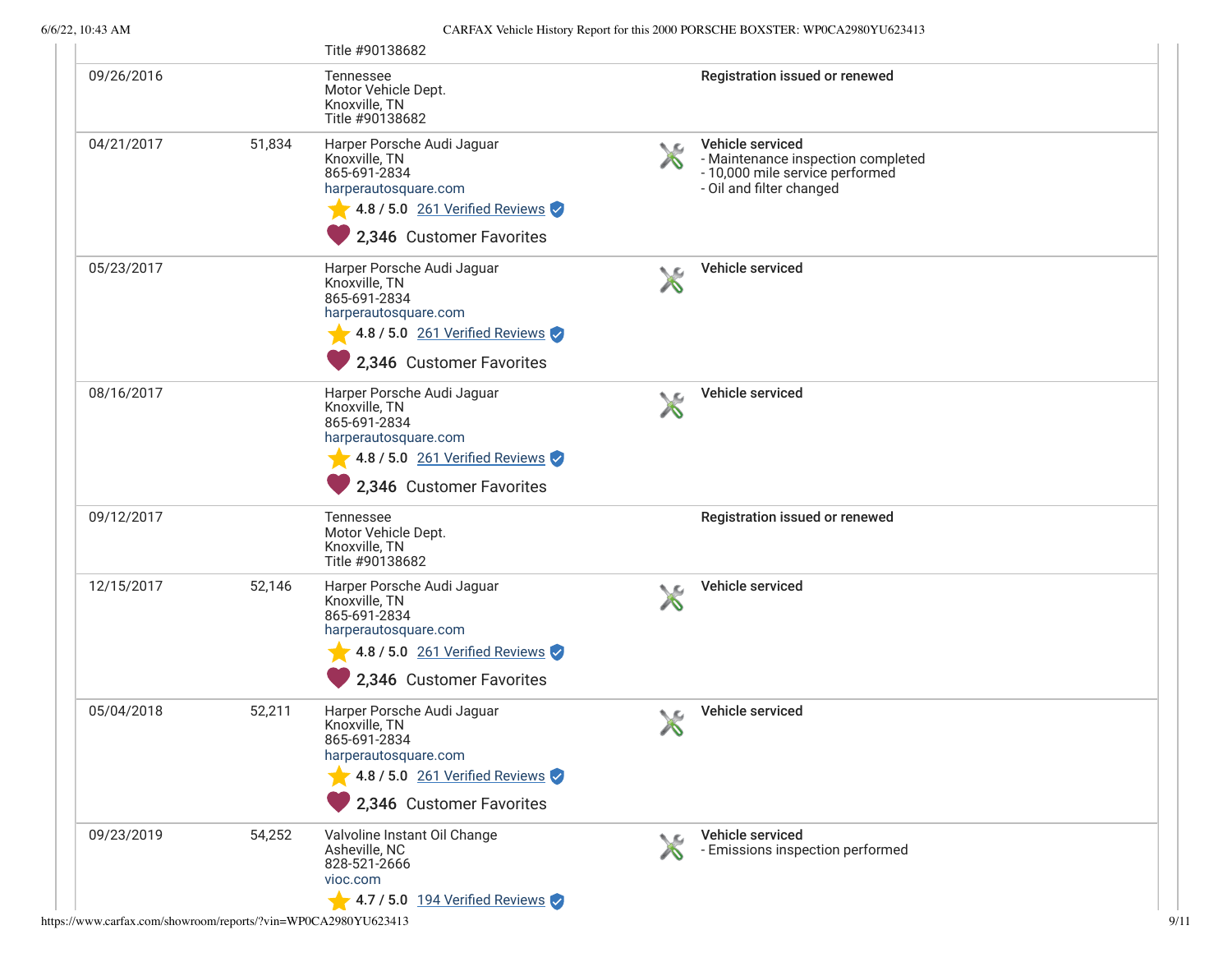# 343 Customer Favorites

|                                       |                |                                                                                    |                                                                                     | Personal Vehicle |
|---------------------------------------|----------------|------------------------------------------------------------------------------------|-------------------------------------------------------------------------------------|------------------|
| Owner <sub>5</sub><br>Purchased: 2019 |                |                                                                                    |                                                                                     |                  |
| Date                                  | <b>Mileage</b> | Source                                                                             | <b>Comments</b>                                                                     |                  |
| 09/26/2019                            |                | North Carolina<br>Motor Vehicle Dept.<br>Weaverville, NC<br>Title #771035192697167 | Title or registration issued<br>- New owner reported                                |                  |
| 10/24/2019                            |                | North Carolina<br>Motor Vehicle Dept.<br>Asheville, NC<br>Title #778814192970056   | Title or registration issued                                                        |                  |
| Owner <sub>6</sub><br>Purchased: 2020 |                |                                                                                    |                                                                                     | Personal Vehicle |
| Date                                  | <b>Mileage</b> | Source                                                                             | <b>Comments</b>                                                                     |                  |
| 10/01/2020                            |                | North Carolina<br>Motor Vehicle Dept.<br>Arden, NC<br>Title #773782202752071       | Title or registration issued<br>- New owner reported                                |                  |
| 12/07/2020                            |                | South Carolina<br>Motor Vehicle Dept.                                              | Vehicle purchase reported                                                           |                  |
| 12/23/2020                            |                | South Carolina<br>Motor Vehicle Dept.<br>Greenville, SC<br>Title #770630395244613  | Registration issued or renewed<br>- Exempt from odometer reporting                  |                  |
| Owner <sub>7</sub><br>Purchased: 2020 |                |                                                                                    |                                                                                     | Personal Vehicle |
| Date                                  | Mileage        | Source                                                                             | <b>Comments</b>                                                                     |                  |
| 12/27/2020                            |                | South Carolina<br>Motor Vehicle Dept.<br>Greenville, SC<br>Title #770630395244613  | Title issued or updated<br>- New owner reported<br>- Exempt from odometer reporting |                  |
| 01/06/2022                            |                | South Carolina<br>Motor Vehicle Dept.<br>Greenville, SC<br>Title #770630395244613  | Registration issued or renewed<br>- Exempt from odometer reporting                  |                  |